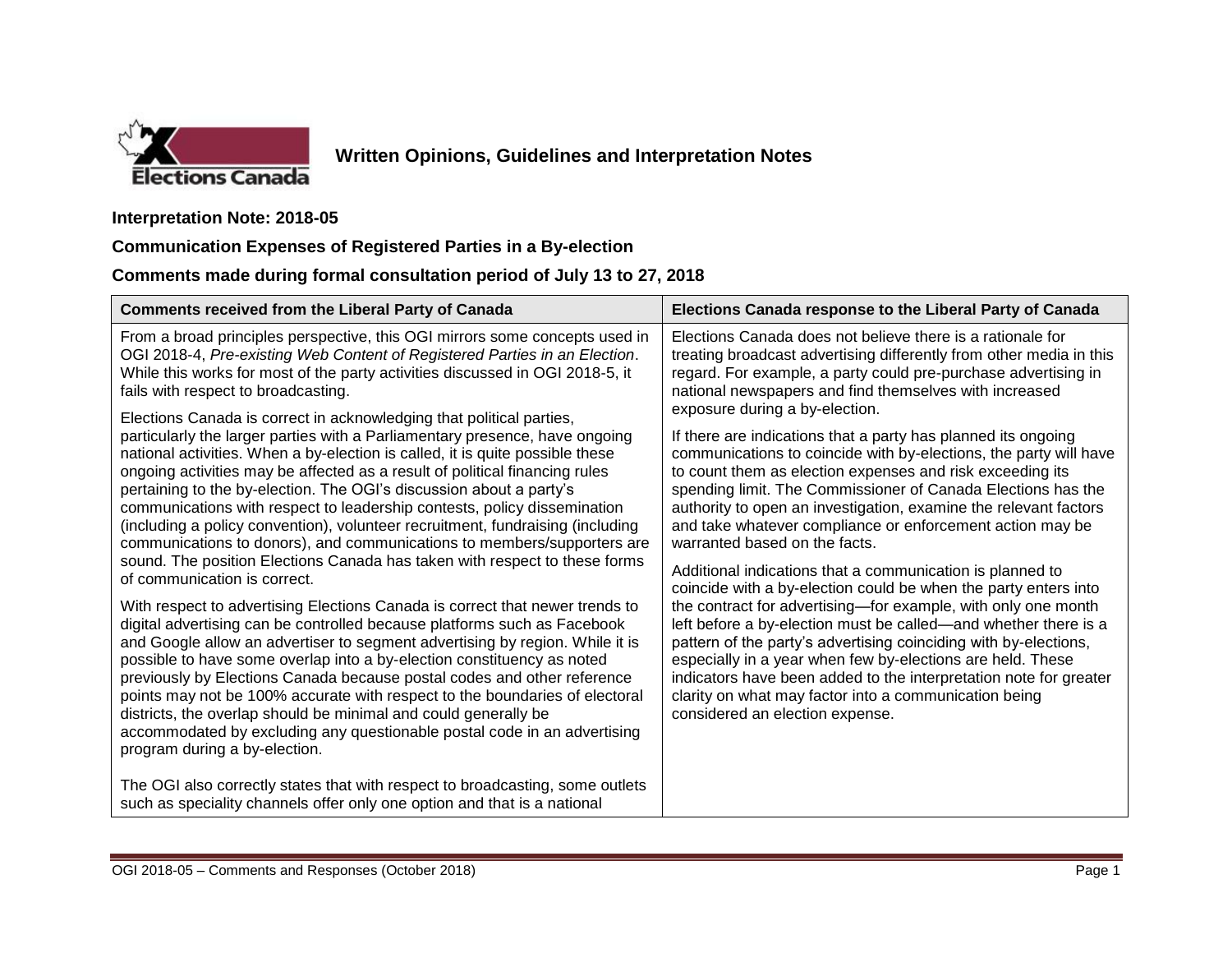advertisement. Larger networks can be broken down more narrowly by regions, but these regions may be as large as a province or a number of provinces, which might not be helpful. The OGI discusses that an ongoing broadcast advertising program might be purchased well before a by -election is called and might not be able to be stopped or there might be a requirement to still pay for the time and not run the advertisement. While this is possible, through proper and prudent contract negotiation, clauses could be incorporated into a contract that if a by -election were to be called, for the advertisements that were to otherwise be run during the by -election period, they would be credited back to the party or deferred until after the by -election .

As timelines narrow after a vacancy, parties may also be able to surmise the probable likelihood a by -election might be called in a certain upcoming time period. Using the guidance as proposed in the OGI, a party could purchase an advertising program in advance of a by -election and not include the advertising in the party's by-election costs as it could be claimed it was part of an ongoing advertising program that did not anticipate the by -election, even if that party had no other advertising during the year. In certain circumstances, this could be cause for concern with respect to the expense limits.

In a recent by -election in the Province of Quebec, there was evidence one of the parties had pre -purchased a regional advertising broadcast program that overlapped into the by-election constituency during the by-election. While it could be argued that the advertising was part of the party's ongoing communications in the province to persuade voters in anticipation of the 2019 general election, the outcome was that this party seemed to have had significantly more airtime during the by-election in the by-election constituency that did not need to be accounted for in the party's by -election costs and hence created an uneven playing field.

While we agree with the concepts and principles discussed in the OGI, we believe that without further specificity it is important to carve out broadcast advertising from this new position as it has the possibility for abuse and inequities.